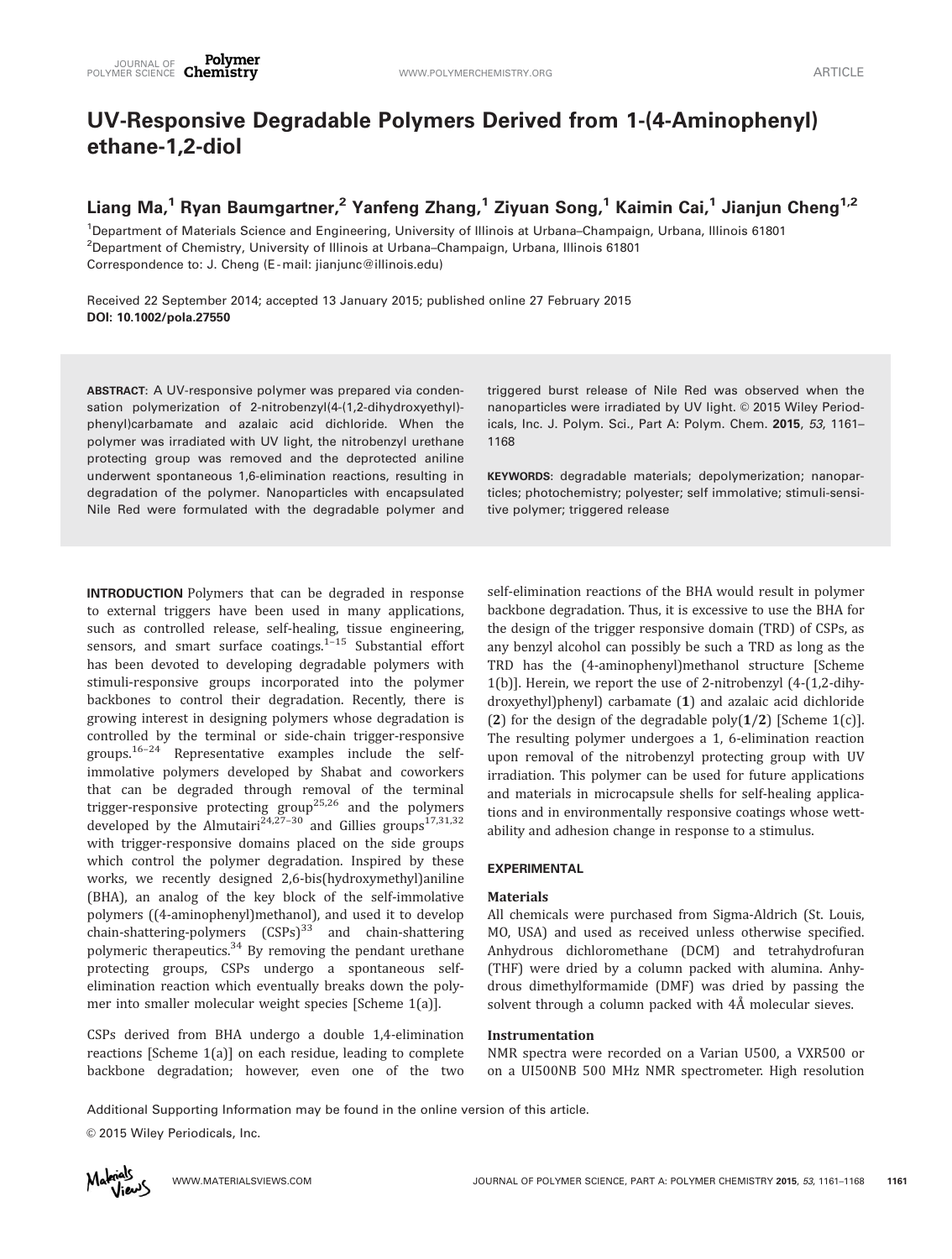

a) Chain-shattering polymer derived from BHA b) Degradable polymer derived

SCHEME 1 Illustration of the degradation of 2, 6-bis(hydroxymethyl) aniline (BHA) (a) and 1-(4-aminophenyl) ethane-1,2-diol based polymers (b); (c) Synthesis of degradable poly(1/2) and chemical structure of control polyBoc.

electrospray ionization mass spectrometry (HR-ESI-MS) experiments were conducted on a Waters Quattro II mass spectrometer. Size-exclusion chromatography experiments were performed on a system equipped with an isocratic pump (Model 1100, Agilent Technology, Santa Clara, CA, USA), a DAWN HELEOS multiangle laser light scattering (MALLS) detector, and an Optilab rEX refractive index detector (Wyatt Technology, Santa Barbara, CA). The detection wavelength of HELEOS was set at 658 nm. Separations were performed using serially connected size exclusion columns (50, 100, 500, and 10<sup>3</sup> Å Phenogel columns, 5 µm, 300  $\times$  7.8 mm, Phenomenex, Torrance, CA) at  $60 °C$  using DMF containing 0.1 M LiBr as the mobile phase. The MALLS detector is calibrated using pure toluene with no need for calibration using polymer standards and can be used for the determination of the absolute molecular weights (MWs). The molecular weight of polymer was determined from the dn/dc value calculated offline by means of the internal calibration system processed by the ASTRA V software (Version 5.1.7.3, Wyatt Technology). Scanning electron microscopy (SEM) images were collected using a Hitachi S-4800 SEM at an operating voltage of 15 kV. Particle size and dispersity were measured with a ZetaPlus dynamic light scattering detector (15 mW laser, incident beam at 676 nm, Brookhaven Instruments, Holtsville, NY). UV irradiation was performed using a high pressure mercury vapor short arc bulb from an Omnicure S1000 with the adjustable collimating adaptor. The beam irradiating the sample was at a power of 50 mW  $\text{cm}^{-2}$ . The probe sonication was performed using a probe sonicator (700 W, 20 kHz, Fisher Scientific, Pittsburg, PA, USA). HPLC was performed on a Shimadzu HPLC system (LC-20AT) connected with PDA detector (SPD-M20A) and fluorescence detector (RF-20A). Shimadzu C18 column (3  $\mu$ m, 50  $\times$  4.6 mm<sup>2</sup> dimension) was used for analysis. The mobile phase consisted of 0.1% TFA/Water and acetonitrile with flow rate 1.5 mL/min. The UV wavelength for detecting pyrene derivatives was set at 343 nm. UV–vis absorption was recorded by Cary 5000 spectrophotometer from Agilent Technologies.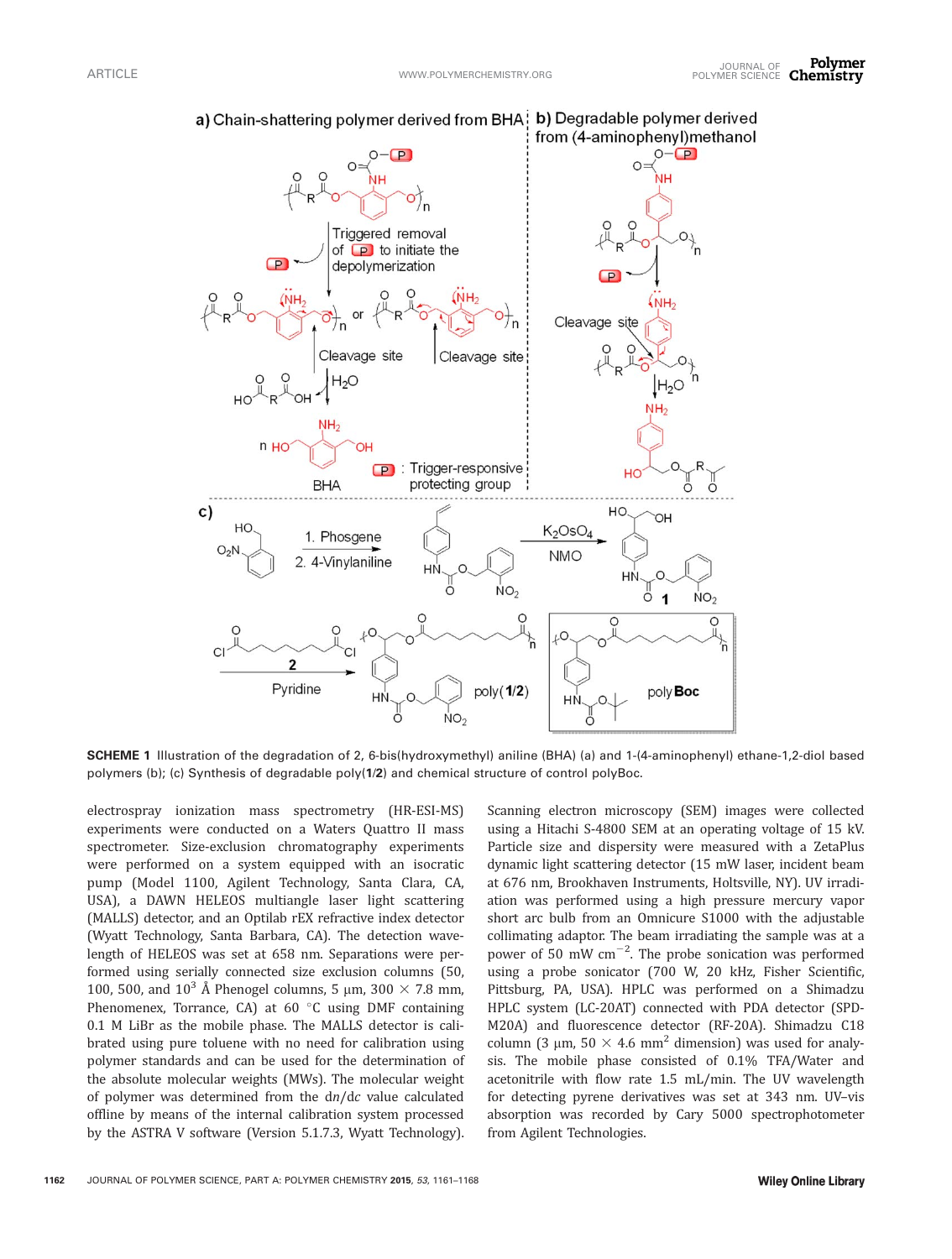## Polymer Synthesis

#### Synthesis of 2-Nitrobenzyl(4-vinylphenyl)carbamate

2-Nitrobenzyl alcohol (0.92 g, 6 mmol) in 5 mL anhydrous THF was added to a stirred solution of phosgene (15 wt % in toluene, 9 mL, 12.6 mmol) in 10 mL anhydrous THF under nitrogen at  $0 °C$ . The reaction was stirred for 6 h and then the solvent and excess phosgene was removed under vacuum. The resulting oil was used directly without further purification. 4-Vinylaniline (0.60 g, 5 mmol) was dissolved in a 15 mL anhydrous THF and then added to 10 mL THF solution of above oil-like compound (1.29 g, 6 mmol). The resulting mixture was stirred at room temperature for 48 h. The solvent was removed after filtration and the residue was purified by silica gel column chromatography (hexane: ethyl acetate = 2:1,  $v/v$ ) to afford the product as a white solid. (1.0 g, yield 56%). <sup>1</sup>H NMR (DMSO- $d_6$ , 500 MHz):  $\delta$  9.97 (s, 1H, Ar-NH-CO-O-), 8.13 (d, 1H, ArH), 7.87-7.71 (m, 2H, ArH), 7.68–7.59 (m, 1H, ArH), 7.48–7.35 (m, 4H, ArH), 6.64 (d, 1H,  $-Ph-CH=CH_2$ ), 5.70 (d, 1H,  $-Ph-CH=CH_2$ ), 5.48 (s, 2H, Ph-CH<sub>2</sub>-O-CO), 5.13 (d, 1H, -Ph-CH=CH<sub>2</sub>).<sup>13</sup>C NMR (DMSO-d6, 500 MHz): d 153.5, 148.0, 139.2, 136.8, 134.9, 132.9, 132.3, 129.9, 127.4, 125.6, 118.9, 113.2, 63.2. ESI-MS (low resolution, positive mode): calculated for  $C_{16}H_{15}N_2O_4$ ,  $m/z$ , 299.1 [M + H]<sup>+</sup>; found 299.1 [M + H]<sup>+</sup>.

## Synthesis of 2-Nitrobenzyl(4-(1,2 dihydroxyethyl)phenyl)carbamate (1)

2-Nitrobenzyl (4-vinylphenyl)carbamate (1.0 g, 3.3 mmol) and  $K_2OsO_4$  (62 mg, 0.165 mmol) were dissolved in acetone/H<sub>2</sub>O (3:1,  $v/v$ , 100 mL), and then 4-methylmorpholine N-oxide (NMO) (586 mg, 5 mmol) was added. The mixture was stirred at room temperature overnight and saturated aqueous solution of  $Na<sub>2</sub>S<sub>2</sub>O<sub>3</sub>$  (10 mL) was then added to quench the reaction. After 12 h, the resulting solution was extracted by ethyl acetate  $(3 \times 100 \text{ mL})$ . The crude product was obtained after removal of ethyl acetate. The product was then purified by silica gel column chromatography using a gradient elution (hexane: ethyl acetate = 1:1 to 0:1,  $v/v$ ) to give compound  $\bm{1}$  (0.87 g, yield 80%) as a white solid.  $^{1} \text{H}$ NMR (DMSO- $d_6$ , 500 MHz):  $\delta$  9.83 (s, 1H, Ar-NH-CO-O-), 8.13 (d, 1H, ArH), 7.81 (d, 1H, ArH), 7.76–7.71 (m, 2H, ArH), 7.66–7.58 (m, 1H, ArH), 7.38 (d, 2H, ArH), 7.26–7.19 (m, 2H, ArH), 5.47 (s, 2H, Ph- $CH_2$ -O-CO), 5.12 (d, 1H, -CH-OH), 4.65 (t, 1H,  $-CH_2-CH-OH$ ), 4.49-4.42 (m, 1H,  $-CH_2-OH$ ), 3.40–3.34 (m, 2H,  $\text{C}H_2$ –OH).<sup>13</sup>C NMR (DMSO- $d_6$ , 500 MHz):  $\delta$  153.6, 147.9, 138.4, 138.1, 134.8, 133.0, 129.9, 127.3, 125.5, 118.5, 74.1, 68.1, 63.0. ESI-MS (low resolution, positive mode): calculated for  $C_{16}H_{16}N_2O_6$ Na 355.1,  $m/z$ ,  $[M + Na]$ <sup>+</sup>; found 355.1  $[M + Na]$ <sup>+</sup>.

## Synthesis of Poly (1/2)

To the solution of compound 1 (332 mg, 1 mmol) and azelaic acid dichloride (225 mg, 1 mmol) in DCM (3 mL), anhydrous pyridine (0.483 mL, 6 mmol) was added dropwise over 10 min under nitrogen. The solution was stirred for 22 h at room temperature. The reaction mixture was concentrated to 0.5 mL under vacuum, and precipitated into cold methanol (10 mL). The precipitate was collected by centrifu-

gation at 4000 r.p.m. and dried under vacuum. Poly  $(1/2)$ was obtained as a light yellow solid (400 mg, yield 80%).  $M_{\rm n} = 11{,}200$  g mol<sup>-1</sup>;  $M_{\rm w}/M_{\rm n} = 1.24$ . <sup>1</sup>H NMR (CDCl<sub>3</sub>, 500 MHz): δ 8.09 (d, 1H, ArH), 7.67-7.21 (m, 7H, ArH), 5.95 (s, 1H, Ar-NH-CO-O-), 5.58 (d, 2H, Ph-CH<sub>2</sub>-O-CO), 4.28 (s, 2H,  $-CH-CH_2O-CO-$ ), 3.65 (s, 1H, Ph $-CH-CH_2-$ ), 2.35–2.23 (m, 4H,  $-CO - CH_2 - CH_2$ ), 1.59–1.19 (m, 10H,  $-OCO - CH_2 - (CH_2)_5 - CH_2$ .

## General Procedure for the Photolysis of Poly(1/2) or PolyBoc and Analysis of the MWs by GPC

A DMF/H<sub>2</sub>O (95:5,  $v/v$ ) solution (1 mL) of poly (1/2) or polyBoc (10 mg/mL) in a quartz cuvette was placed under illumination from the UV source (365 nm, 50 mW  $\rm cm^{-2})$  and irradiated for 40 min or 2 h. The resulting solution was then incubated under dark at 37  $^{\circ}$ C for 96 h before it was dried under vacuum. The residue was dissolved in DMF (1 mL) and used for the MW analysis by GPC.

## General Procedure for Analysis of Degradation Kinetics of 3 by <sup>1</sup>H NMR

The solution of 3 in DMSO- $d_6$ : D<sub>2</sub>O (5:1, v/v, 1.3 mM) in a quartz cuvette was placed inside a photoreactor and irradiated by UV light (365 nm, 50 mW  $\rm cm^{-2})$  for different time (0, 40 min, 80 min) and then the resulted solution was incubated at 37 °C for different period of time. The solution was used for the degradation analysis of  $3$  by <sup>1</sup>H NMR.

### General Procedure for Analysis of Degradation Species of 3 by HPLC

A CH<sub>3</sub>CN/H<sub>2</sub>O (9:1, v/v) solution of 3 (0.2 mg mL $^{-1}$ ) in a quartz cuvette was placed under illumination from the UV source (365 nm, 50 mW  $\rm cm^{-2})$  and irradiated for 1 h. The resulting solution was incubated at 37 °C under dark. At different time point (0, 22, 44, 66, and 90 h), a small aliquot of the solution (250  $\mu$ L) was diluted with 500  $\mu$ L CH<sub>3</sub>CN and 100 µL DMF before analysis by HPLC. F2 peak was confirmed by ESI (high resolution mode; calculated for  $C_{48}H_{40}NO_4$ 694.2964,  $m/z$ ,  $[M + H]^+$ ; found 694.2957  $[M + H]^+$ .) and F5 peak was confirmed by comparison with standard.

## General Procedure for the Preparation of Nile Red Encapsulated Polymer (1/2) Based Nanoparticles and

UV-Triggered Release of Nile Red from the Nanoparticles Poly (1/2) (20 mg) and Nile Red (0.5 mg) were dissolved in DCM (2 mL), and the solution was added to DI-water (40 mL) containing 1% poly(vinylalcohol) (PVA). The mixture was stirred at 1000 rpm for 10 min. The above mixture was sonicated by probe sonication for 5 min (40 W, 1 s pulse with 1 s delay) under ice bath. The suspension was further stirred at 500 rpm using a magnetic stirrer to evaporate DCM overnight. The nanoparticles were collected by ultracentrifugation at 12 000 rpm for 20 min and washed twice with water to remove PVA and dried by lyophilization. An aqueous solution of Nile Red loaded nanoparticles of poly  $(1/2)$   $(50 \text{ }\mu\text{g }\text{mL}^{-1})$  in a quartz cuvette was irradiated at 50 mW  $\text{cm}^{-2}$  for a specific period of time. The resulting solution was used for fluorescence analysis ( $\lambda_{ex}$  = 556 nm;  $\lambda_{em}$  = 634 nm). Known amount of dry Nile Red loaded

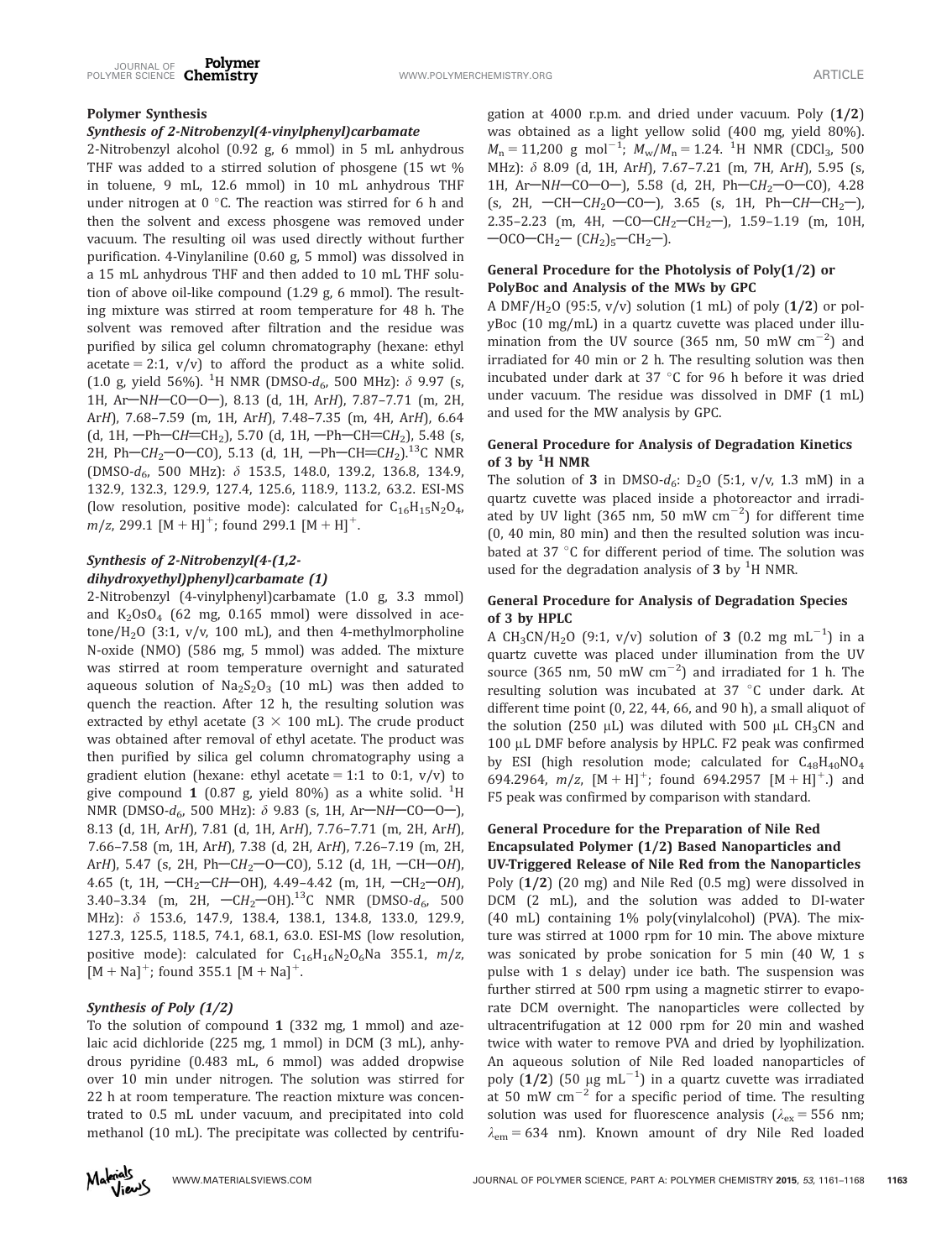

FIGURE 1 (a) Proposed degradation mechanism for poly(1/2); (b) GPC curves of poly(1/2) treated under UV irradiation (365 nm, 50 mW cm<sup>-2</sup>) for 0, 40, and 120 min in DMF/H<sub>2</sub>O (95: 5, v/v) and incubated for 96 h thereafter in the dark. [Color figure can be viewed in the online issue, which is available at [wileyonlinelibrary.com.](http://wileyonlinelibrary.com)]

nanoparticles was dissolved in DMSO and its UV-vis absorption was measured by spectrophotometer. Nile Red content in nanoparticles was calculated based on its optical density at 552 nm in DMSO (extinction coefficient =  $19,600$  cm<sup>-1</sup>  $(M^{-1})^{35}$  by using following equation.

> Nile Red Content in Nanoparticles  $(\% )$ - mass of Nile Red in nanoparticles mass of nanoparticles  $\times$ 100%

#### RESULTS AND DISCUSSION

We started with commercially available 2-nitrobenzyl alcohol and treated it with phosgene to form 2-nitrobenzyl carbonochloridate which was then used to react with 4-vinyl aniline to give 2-nitrobenzyl (4-vinylphenyl)carbamate [Scheme 1(c)]. The alkene of 2-nitrobenzyl (4-vinylphenyl)carbamate was oxidized to form diol 1. Two-step yield for synthesizing monomer 1 is about 45%. Protecting the aniline group before generation of the hydroxyl groups avoided the protection/deprotection of hydroxyl groups, which occurred in the preparation of precursors for self-immolative polymers and BHA based  $CSPs$ <sup>27,28,30,33,34</sup> Compound 1 was then copolymerized with 2 in DCM in the presence of pyridine to afford poly(1/2) with  $M_n$  of 11,200 g mol<sup>-1</sup> and PDI of 1.24 [Fig.  $1(b)$ ] by polycondensation. $33$  For a control study, we adopted same method by using Boc protected monomer to prepare a photostable polyBoc  $(M_n = 8000 \text{ g mol}^{-1}$  and PDI = 1.31). (Supporting Information Scheme S1).

We next evaluated the degradation of  $poly(1/2)$  in response to UV irradiation by gel permeation chromatography (GPC). Poly( $1/2$ ) in DMF/H<sub>2</sub>O (95: 5, v/v) was irradiated with UV light (365 nm, 50 mW  $\text{cm}^{-2}$ ) for 0, 40, and 120 min, respectively, and then incubated at  $37 °C$  for 96 h. Such long incubation time used here is based on degradation kinetics result of our model compound 3 (see below) and previous

studies on self-immolative linkers based degradable polymers.27,28 The solvent was then removed under vacuum followed by dissolution of the residue in DMF. The changes in polymer molecular weights (MWs) were then monitored using GPC. As shown in Figure 1(b), the MWs of UVirradiated samples for 40 and 120 min were 9050 and 6 690 g mol<sup>-1</sup>, corresponding to 19 and 40% reduction of their original MWs, respectively. UV light induced degradation of poly $(1/2)$  was also confirmed by  $^1\mathrm H$  NMR spectrum of poly(1/2) in DMSO- $d_6/D_2O$  (10:1, v/v) (365 nm, 50 mW  $\text{cm}^{-2}$ ) after the UV treatment for 40 min and followed by incubation at 37 $\degree$ C for 96 h (Supporting Information Fig. S1). In a control experiment, we irradiated the polymer solution of polyBoc for 120 min with UV light and incubated the resulting solution at  $37 °C$  for 96 h. As shown by the GPC trace in Supporting Information Figure S2(a), no remarkable change of molecular weight was observed. Moreover, after incubation of the solution of  $poly(1/2)$  in the same conditions in the dark for one week, the molecular weight of the polymer remained unchanged [Supporting Information Fig. S2(b)]. Taken together, these data indicate that polymer backbone fragmentation is controlled exclusively by the removal of the triggering groups through UV light and that no side reactions such as hydrolysis occurred during the long UV irradiation time or dark incubation time.

The degradation of  $poly(1/2)$  likely occurs by means of a 1,6-elimination at deprotected repeating unit [Fig. 1(a)]. $^{23,36}$ The degradation starts when the aniline moiety  $[A, Fig. 1(a)]$ is unmasked by cleavage of the protecting group (P) to form A1, which then undergoes spontaneous 1,6-elimination reaction to cleave the ester at the benzylic position and form a reactive azaquinone-methide intermediate (A2). Intermediate A2 is then trapped by  $H_2O$  to form A3. Ideally, when the P group is removed from all the repeating units, the resulting P-depleted polymer (A1) becomes unstable and shatters to A4.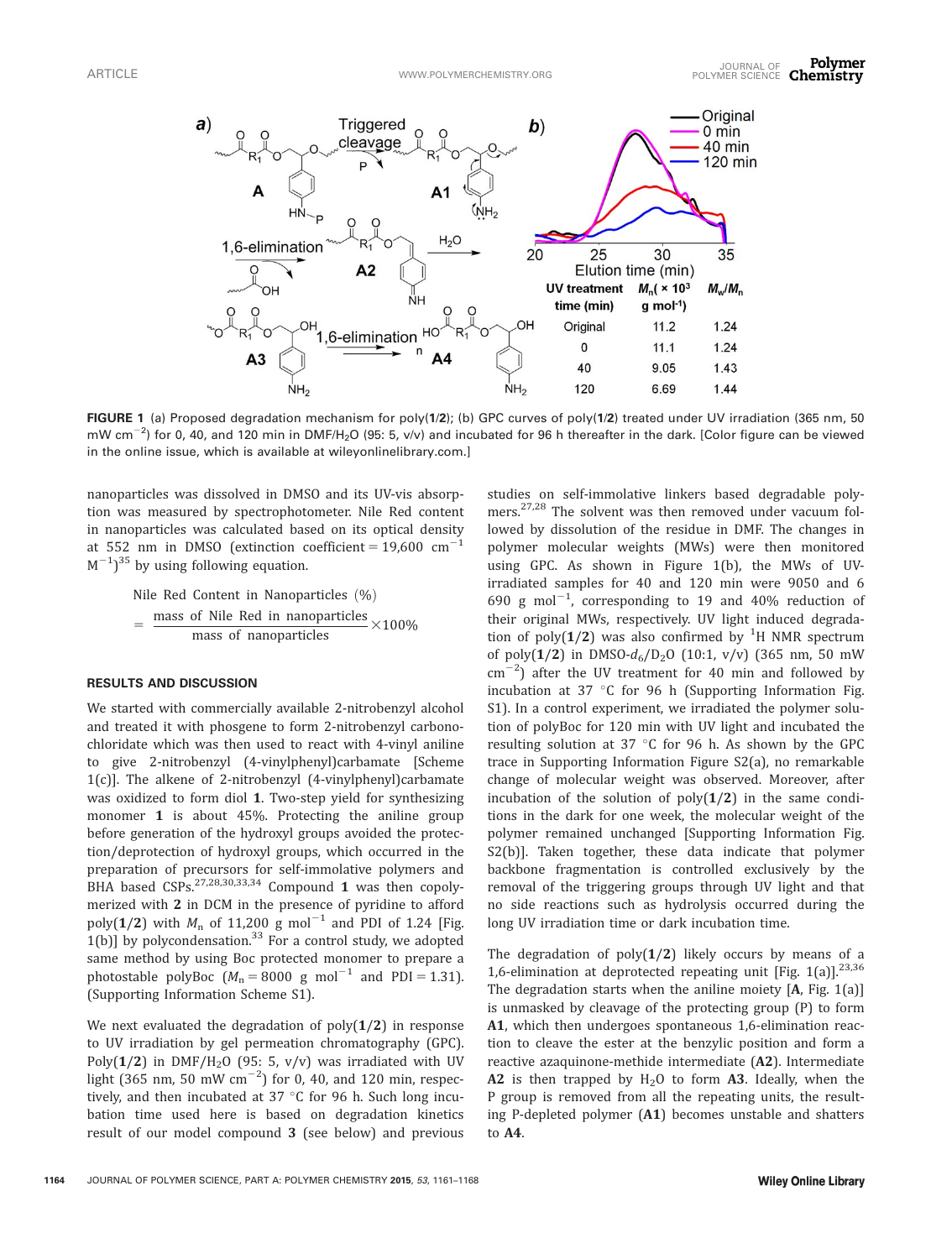

FIGURE 2 (a) Proposed degradation mechanism of 3 upon exposure to UV treatment; (b) LC-MS analysis of degradation fragments of 3 after UV treatment (365 nm, 50 mW cm $^{-2}$ , 2 h).

To confirm this degradation mechanism, we prepared 3 [Fig. 2(a)], a small-molecule analogue containing the triggering structure of the  $poly(1/2)$  but with an easily detectable pyrene moiety via the reaction of TRD 1 and 1 pyrenebutyric chloride [SI, Scheme S2]. Analysis of a solution of 3 in DMSO- $d_6/D_2O$  (5: 1, v/v) by LC-MS after UV irradiation (365 nm, 50 mW  $\text{cm}^{-2}$ ) for 2 h showed F4, F5, and F6 were the major degradation products, suggesting the desired degradation occurred at the majority of repeating unit sites. Interestingly both the nitrosobenzaldehyde (F1) was observed, along with the detection of small amounts of the unstable species F2. In our previous work with the BHA $^{33}$ we did not observe the aniline intermediate after UV irradiation. The discrepancy suggests that 1,6-elimination reaction mentioned herein to form F4 is not as fast as the 1, 4 elimination reaction in CSPs prepared with BHA [Scheme 1(a)]. As such, it is not surprising that a small peak of F3

was also detected because of trapping F2 by F1 before its 1, 6-elimination to form F4.

We then investigated the degradation kinetics of 3 by monitoring the released percentage of final fragments via  $^{\rm 1H}$  NMR spectrum in DMSO- $d_6/D_2O$  (5:1, v/v). A solution of 3 was irradiated with UV light for 40 and 80 min, respectively, and then incubated at  $37 \text{ °C}$  at dark. <sup>1</sup>H NMR analysis of the resulting solution was recorded at appropriate time intervals. Figure 3(b) reveals the spectrum of 3 after UV irradiation for 80 min following incubation under dark for 80 h. To identify the major peaks, we synthesized 2-hydroxy-2 phenylethyl octanoate (4) for comparison (Supporting Information Scheme S3 and Fig. S3) and its structure was confirmed by gHMBC and mass spectrometry. F5 is chosen as the target molecule since it is the final degradation fragment and its peak assignments can be exclusively identified by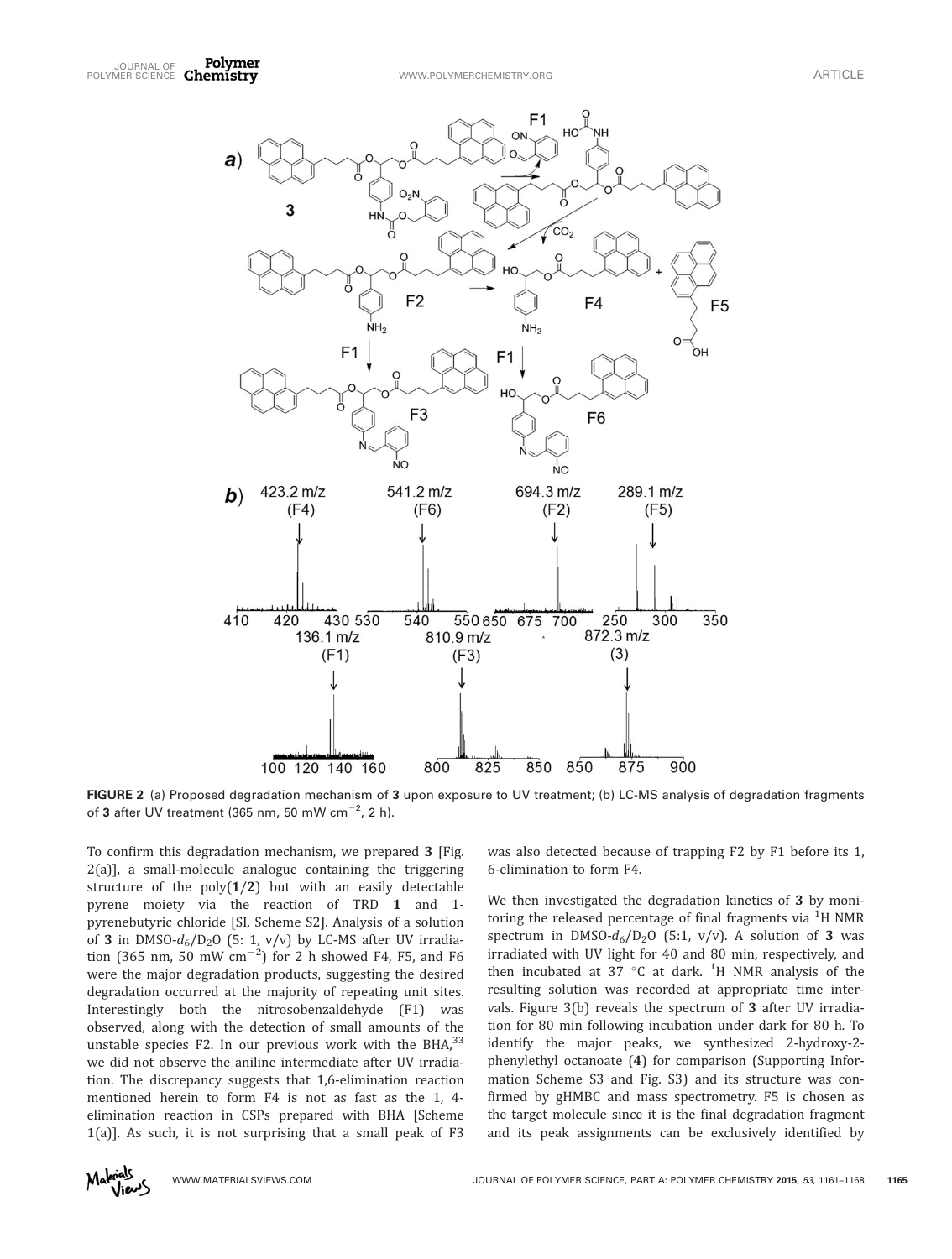

FIGURE 3<sup>1</sup>H NMR spectra in DMSO- $d_6$ : D<sub>2</sub>O (5: 1, v/v) of (a) 3 before UV irradiation; (b) 3 after UV irradiation (365 nm, 50 mW cm<sup>-2</sup>) for 80 min with incubation under dark at 37 °C for 80 h; (c) authentic F5. Asterisks represent peaks due to solvents. [Color figure can be viewed in the online issue, which is available at [wileyonlinelibrary.com.](http://wileyonlinelibrary.com)]

taking the <sup>1</sup>H NMR spectrum of standard F5 [Fig 3(c)]. After UV light irradiation (365 nm, 50 mW  $\text{cm}^{-2}$ ) for 80 min, the integration of peak l (5.41 ppm) decreased to 25%, which means 75% of the nitrobenzyl group was removed after UV light irradiation [Supporting Information Fig. S4]. At the same time, a new peak  $e'$  (3.31 ppm) assigned to F5 appeared whose integration increased with incubation time. The percentage of released F5 was calculated by the integration of peak  $e'$  versus the total integration of peak  $f'$  and peak f. (Supporting Information). As a comparison, without any treatment, 3 showed no hydrolysis in one month as demonstrated by unchanged <sup>1</sup>H NMR spectra (Supporting Information Fig. S5), revealing the release of F5 was due to the cleavage of protecting group. Figure 4 shows the release profile of F5 with incubation time after UV irradiation. After about 90 h, target molecule F5 was released to reach its saturated concentration. As we expected, 75% of F5 was released from 3 when 75% of protecting group was removed. In the case where UV irradiation was carried out for 40 min, 45% of the nitrobenzyl group was cleaved and after about 90 h postreaction incubation in the dark, the



FIGURE 4 Degradation kinetics of 3, as measured by <sup>1</sup>H NMR spectroscopy in DMSO- $d_6$ : D<sub>2</sub>O (5: 1, v/v) after the UV irradiation (365 nm, 50 mW cm $^{-2}$ ) for different time followed by incubation at 37  $\,^{\circ}$ C in the dark.

amount of F5 released was also found to 45% in the final solution. The half-life of 1,6-elimination reaction in our study is thus close to 40 h.

It should be mentioned that typical reaction-rate of 1, 6 elimination using 4-aminobenzyl alcohol as a spacer is fast and typically the substrate is able to be fully released within 1 - 2 h after de-masking the protecting group in aqueous solution.<sup>37,38</sup> The unexpected slow degradation kinetics of 3 likely arises from the effect of  $-CH<sub>2</sub>OCO-$  substitution at the benzylic methylene position. It has been reported that electron donating substituents, such as a methyl group, increase the elimination rate and it is expected that electron withdrawing effects of the ester group in our work have the opposite effect, leading to prolonged lifetime of the deprotected aniline moiety  $(F2)$ .<sup>39,40</sup> To confirm our hypothesis, time course monitoring presence of the key intermediate (F2) and final product (F5) was conducted by HPLC as shown in Figure 5 and Supporting Information Figure S6. As expected, F2 showed corresponding opposite change trend as F5 indicating the substantial elongated lifetime of the



FIGURE 5 HPLC peak areas of F2 and F5 as a function of incubation time after 60 min UV irradiation (365 nm, 50 mW cm $^{-2}$ ) of 3 in  $CH_3CN/H_2O$  (9:1, v/v).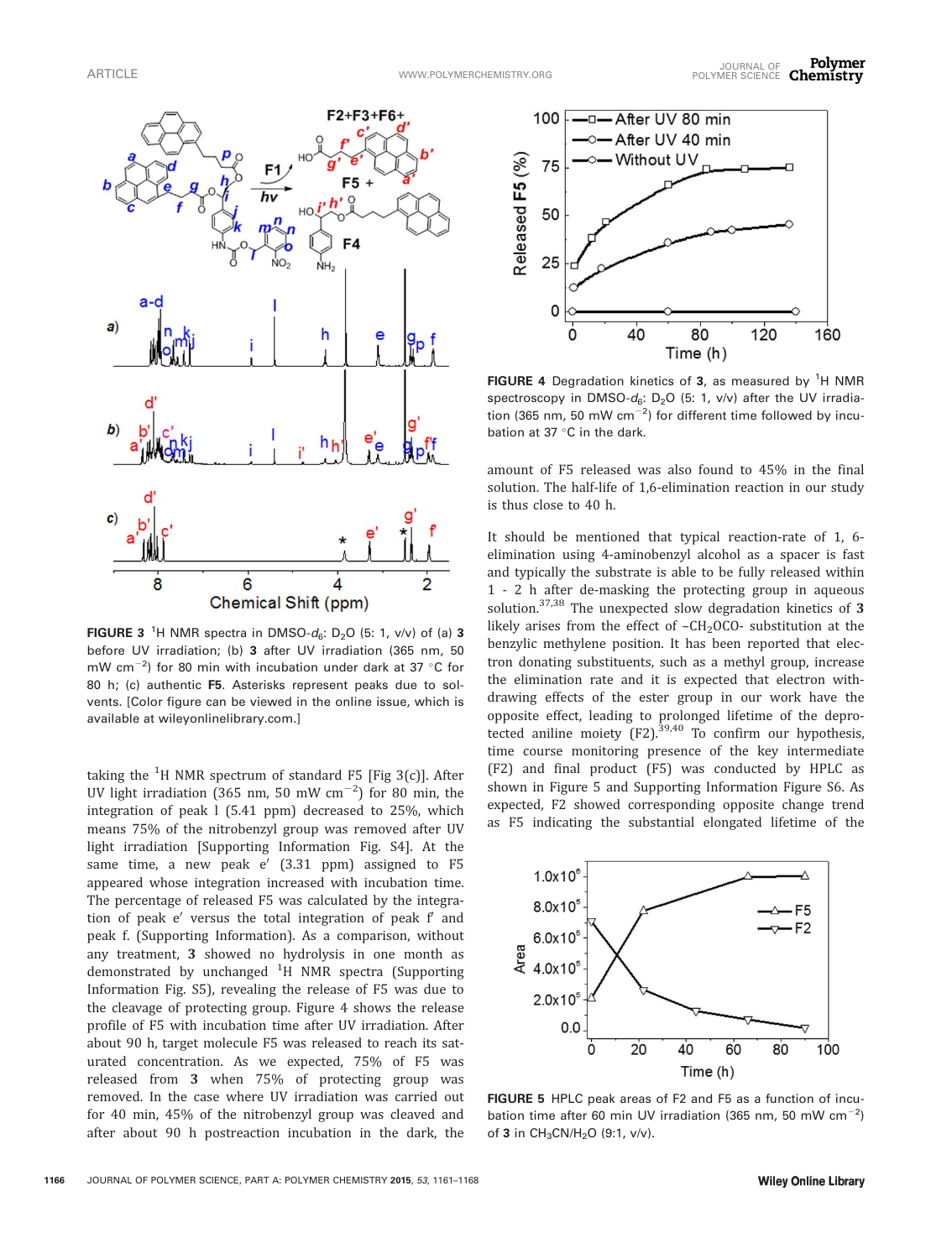

FIGURE 6 (a) Size distribution of Nile Red loaded poly(1/2) nanoparticles determined by DLS. (b) SEM image of Nile Red loaded poly( $1/2$ ) nanoparticles. Scale bar: 1.0  $\mu$ m. (c) Normalized fluorescent intensity of Nile Red encapsulated poly(1/2) nanoparticles upon UV irradiation (365 nm, 50 mW  $cm^{-2}$ ).  $(\lambda_{Em} = 643 \text{ nm}; \lambda_{Ex} = 556 \text{ nm})$ . [Color figure can be viewed in the online issue, which is available at [wileyonlinelibrary.com](http://wileyonlinelibrary.com).]

intermediates. This result may imply that different rates of 1, 6-elimination can be achieved by tuning the substituents at the benzylic methylene position.

We then explored the use of the trigger-responsive  $poly(1/$ 2) for controlled release applications. We first attempted to control the release of the dye Nile Red from nanoparticles (NPs) prepared from the  $poly(1/2)$ . NPs encapsulating Nile Red with 1.4% content were prepared from  $poly(1/2)$  by means of conventional emulsion methods due to the negligible solubility of  $poly(1/2)$  in water. The average diameter of the NPs was 351 nm  $\pm$  150, as determined by dynamic light scattering (DLS) and confirmed by SEM [Fig. 6(a,b)]. The release of the Nile Red payload from  $poly(1/2)$  NPs upon UV treatment was detected by fluorescence spectroscopy. As shown in Figure 6(c) and Supporting Information Figure S7, the fluorescence intensity decreased by 74%, showing the burst release of Nile Red from poly(1/2) based nanoparticles after UV treatment for 30 seconds. In a control study, the suspension of NPs without UV irradiation showed no dramatic change of fluorescence intensity over one week (Supporting Information Fig. S8). The fluorescence intensity dropped quickly, indicating the trigger-induced burst release of Nile Red from the NPs into a more polar environment (water) from hydrophobic NPs as reported in previous literature.<sup>27,28</sup>

## **CONCLUSIONS**

In summary, we developed 1-(4-aminophenyl)ethane-1,2-diol based polymer (poly $(1/2)$ ) that could be degraded upon

trigger-induced removal of the aniline protecting groups [Scheme 1(b)]. The degradation of these polymers contrasts with that of self-immolative polymers, which depolymerize sequentially from one chain end to the other. We used  $poly(1/2)$  to prepare dye-containing NPs from which the encapsulated molecules could be rapidly released upon trigger-induced degradation. This study revealed the feasibility of making stimuli-responsive polymer by utilizing the derivative of 1,4-aminobenzyl alcohol and its application as delivery vehicles. Since the protecting group of 1,4-aminobenzyl alcohol can be tuned easily and the degradation kinetics of such derivatives might be controlled by choosing different substituent groups on the benzylic methylene position, this strategy may be a promising way to prepare stimuli-responsive system owning both "on-demand" responsiveness and controlled degradation rate. Such programmable responsive system may have many potential applications as microcapsule shell materials that release healing reagents for self-repairing purpose $12,41,42$  and in smart surface coatings that change wettability in response to environment.<sup>43</sup>

#### ACKNOWLEDGMENTS

This work was supported by the Dow Chemical Company via the Dow-University of Illinois sponsored research program. The authors thank Dr. Liang Hong and Dr. Keith Harris for helpful discussions.

#### REFERENCES AND NOTES

1 M. A. C. Stuart, W. T. S. Huck, J. Genzer, M. Muller, C. Ober, M. Stamm, G. B. Sukhorukov, I. Szleifer, V. V. Tsukruk, M. Urban, F. Winnik, S. Zauscher, I. Luzinov, S. Minko, Nat. Mater. 2010, 9, 101–113.

2 K. Yao, C. Tang, J. Zhang, C. Bunyard, Polym. Chem. 2013, 4, 528–535.

3 C. Chen, Z. Wang, Z. Li, Biomacromolecules 2011, 12, 2859– 2863.

4 B. Yan, J.-C. Boyer, N. R. Branda, Y. Zhao, J. Am. Chem. Soc. 2011, 133, 19714–19717.

5 K. Kuroda, T. M. Swager, Macromolecules 2004, 37, 716–724.

6 S. E. Paramonov, E. M. Bachelder, T. T. Beaudette, S. M. Standley, C. C. Lee, J. Dashe, J. M. J. Fréchet, Bioconjugate Chem. 2008, 19, 911–919.

7 K. E. Broaders, S. Grandhe, J. M. J. Fréchet, J. Am. Chem. Soc. 2011, 133, 756–758.

8 X. Jiang, Y. Zheng, H. H. Chen, K. W. Leong, T.-H. Wang, H.- Q. Mao, Adv. Mater. 2010, 22, 2556–2560.

9 X.-X. Xia, Q. Xu, X. Hu, G. Qin, D. L. Kaplan, Biomacromolecules 2011, 12, 3844–3850.

10 Y. L. Cheng, C. L. He, C. S. Xiao, J. X. Ding, X. L. Zhuang, X. S. Chen, Polym. Chem. 2011, 2, 2627–2634.

11 S. Kang, A. R. Jones, J. S. Moore, S. R. White, N. R. Sottos, Adv. Funct. Mater. 2014, 24, 2947–2956.

12 S. R. White, J. S. Moore, N. R. Sottos, B. P. Krull, W. A. Santa Cruz, R. C. R. Gergely, Science 2014, 344, 620-623.